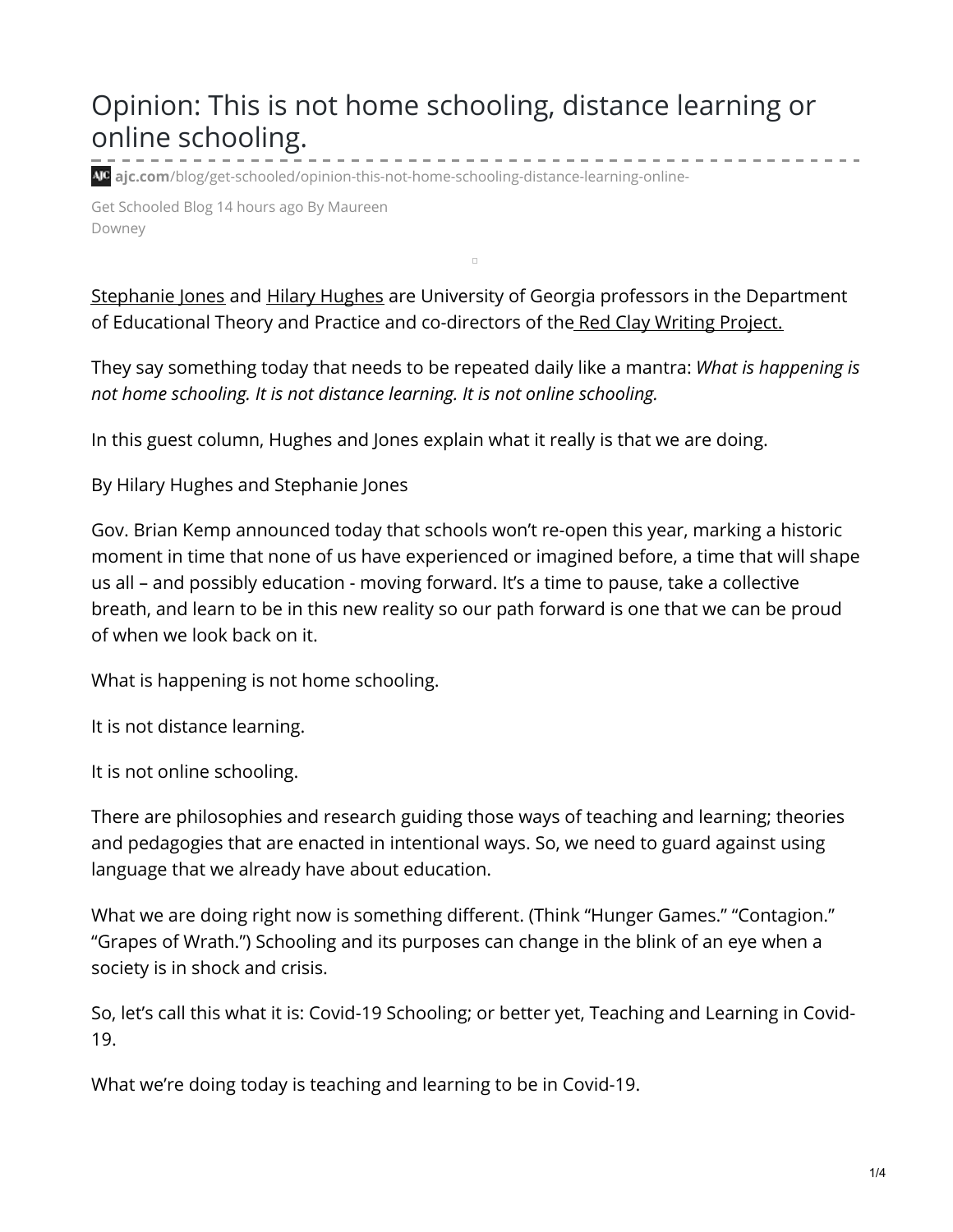Over the last two decades, much about education has turned into what some might call a rat race: rigid and narrow academic expectations, standardized test scores linked to students' value and teachers' pay, extreme competition among students and schools (often leading to cheating and anxiety); militant, inequitable behavior management and discipline, near elimination of the arts and humanities, de-valuing of social and emotional well-being, decreased time outdoors, diminished physical movement and health, and more time "measuring learning outcomes" through a variety of expensive and otherwise costly assessments.

These conditions have hurt children, teenagers, their teachers, and their families. They exist within a system that has seduced us into believing that education is linear, predictable, and quantifiable.

The system runs on stress and pressure, moving targets of success, and micro-managing every aspect of school (and home) life in a way that has pushed educators out of the profession and students to the point of believing that anxiety and depression are normal.

 $\Box$ 

## Hilary Hughes

It is a system that has forgotten the important things about life and learning.

But then everything changed and no matter how we got to this point, everyone's lives have been altered forever.

## In an instant:

PK-12 schools, colleges, and universities have been shut down. Teachers and professors have had to reimagine what their teaching looks like from a distance and what is even possible for students to learn and do in their own homes.

Educators are working from home. Many are also parents and/or caretakers for sick and elderly family members, and they're not only still trying to work but are also to manage their children's school assignments and their families' needs. They are trying teach their kids while they work or figure out how to pay bills because they've been laid off.

Single parents and guardians are doing things without another adult's help.

Young people have been cut off from physical social interaction with friends, while navigating this new world of schooling. They are subjected to the exponentially increasing horrors of Covid-19, helping with their families, and watching parents and guardians plot out how to safely get food, go to work each day, work at home, locate emergency aid, and/or shelter them (or not) from all they can that is this new reality.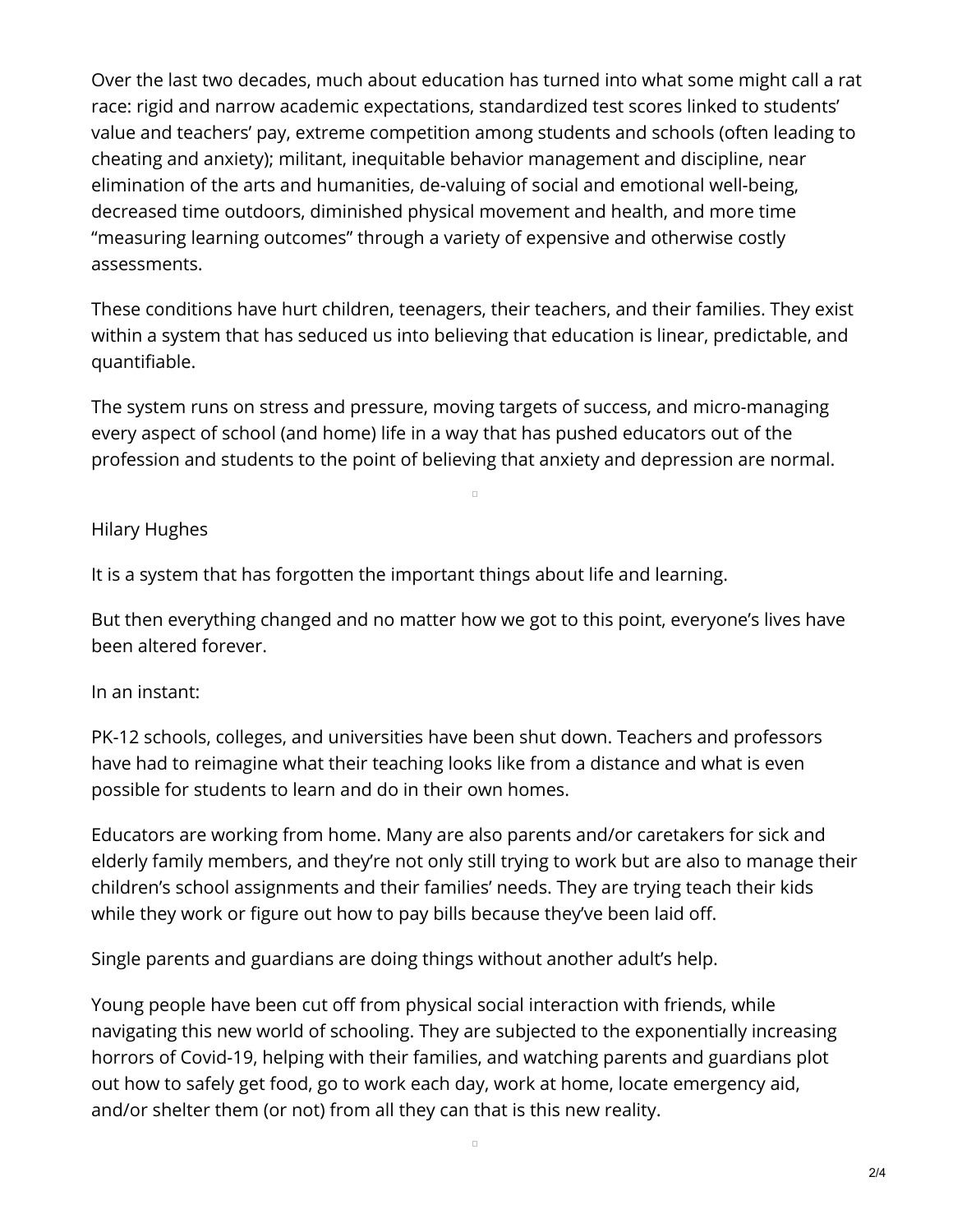## Stephanie Jones

This is not business as usual and it is unethical to act as if it could be. No one can (or should) expect the Covid-19 schooling happening at home to be anything close to usual, and perhaps this moment is providing all of us a chance to do something different: learn to be.

Learning to be will take some work, and maybe we're in a moment of system decompression right now. All of us: children, teenagers, college students, teachers, professors, administrators, parents, and guardians might finally be getting to a point of taking a collective deep breath.

There is no "transforming" face-to-face teaching and learning into Covid-19 teaching and learning overnight. And even if that was possible, doing so might not make sense in this time of national and global emergency.

Learning to be could be paying attention to the ups and downs of emotions, the highs and lows of motivation, the grief of losing routines, of familiarity, of human touch, of loved ones.

Learning to be could be talking about keeping hands clean, not touching faces, sanitizing every surface, and not visiting family members and friends as a way to keep our whole community safer.

Learning to be could be not stressing about messes (or assignments), thinking of creative ways to connect with each other, letting kids explore and do things that are of interest to them.

It could be wearing pajamas all day some days and getting dressed other days. It could be reading together or alone, dancing, making YouTube videos, building forts (inside or outside), singing, playing video games for hours, snuggling pets, watching old movies, cooking weird and new things, writing bad poetry, learning about something you've always wanted to know more about, playing board games, making board games, texting, napping, walking, riding bikes, and doing whatever works for you and yours.

Learning to be means putting an end to the rat race, taking away tests (state mandates are already lifted), stopping the busy work, forgetting about the grades you expected to be putting into the system, ending judgment and punishments, and determining how you can best support your students (and yourself) during this life-altering moment. Teachers can learn to be with students and not over them.

If all of us can take a collective breath and allow ourselves to be in this moment, we can also give our students and their caregivers the space and time everyone needs to learn to be during this time. Together. And apart.